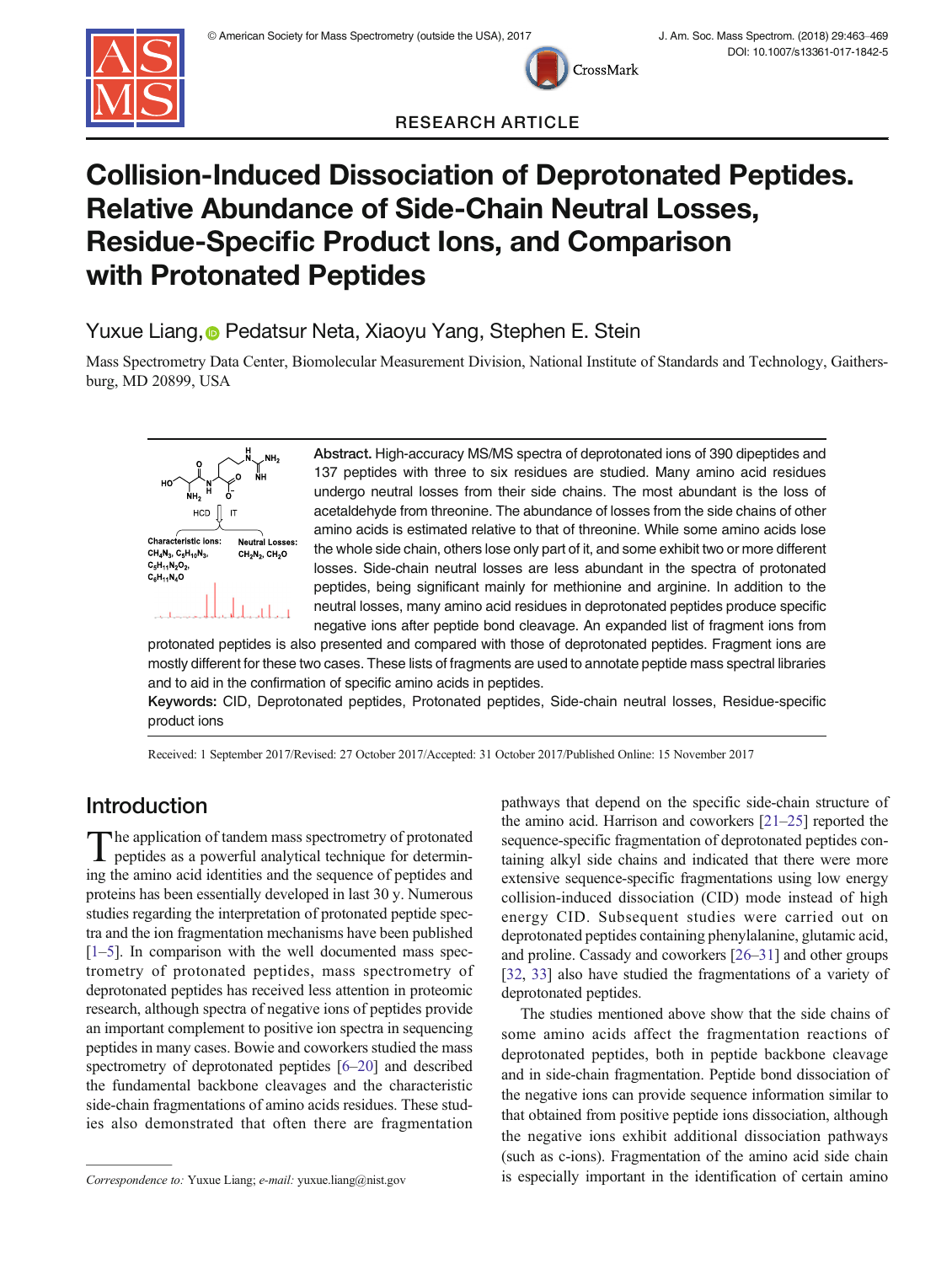acid residues by their characteristic fragments. Bowie and coworkers [\[15](#page-6-0), [17](#page-6-0), [20](#page-6-0)] published a table that includes sidechain fragmentations for 15 amino acid residues in small peptides; many of them cannot be observed in the spectra of peptides that contain more than four amino acid residues. In this work, we studied the MS/MS spectra of deprotonated peptides using 390 dipeptides and many longer peptides, mainly commercial bioactive peptides. The spectra were acquired with a Thermo Orbitrap Elite mass spectrometer to collect both ion-trap and HCD (Higher Energy Collision Dissociation) spectra for inclusion in the NIST MS/MS library [[34](#page-6-0)]. We extend the previous results on the side chain neutral losses and also present a comprehensive fragment ion list from 17 amino acid residues, confirmed with high mass accuracy. These fragment ions include those produced from the side chains as well as the fragments produced from whole amino acid residues. Statistical methods were applied to estimate the relative abundance of the characteristic side chain fragmentations.

## $Experimental<sup>1</sup>$

The dipeptides were purchased from GenScript (Atlanta, GA, USA), LifeTein (Somerset, NJ, USA, or Sigma-Aldrich (St. Louis, MO, USA) and the other peptides were purchased mainly from American Peptide Company (Sunnyvale, CA, USA). The peptides were dissolved in acetonitrile/water/formic acid (50:50:0.1) (v:v:v) at a concentration of about 0.1 mg/mL and infused into an Orbitrap Elite mass spectrometer (Thermo Fisher Scientific, Waltham, MA, USA) via a nano-electrospray source. Ion trap (IT and FT-CID) and HCD spectra were acquired in the positive and negative mode. The gases  $N_2$  (99.999 %) and He (99.999 %) were utilized as collision gases for the HCD and IT spectra, respectively. Ion trap spectra were acquired at a relative collision energy of 35%. The HCD spectra were collected by using up to 18 different collision voltages ranging from 2 V to 180 V, which is beyond the voltage where no precursor ions remained. The resolution for  $MS<sup>2</sup>$  was set at 30,000. Spectra were acquired in 'profile' mode for both FT-CID and HCD.

## Results and Discussion

Tandem mass spectra of 1800 peptides, as protonated and deprotonated ions, were acquired at different collision energies, with high mass accuracy, and are included in the 2017 version of the NIST tandem mass spectral library. The results for the

527 deprotonated peptides containing two to six amino acid residues were analyzed and are discussed below.

#### Neutral Losses from the Side Chains of Amino Acid Residues

Spectra of negative ions of peptides are as informative as those of positive ions since sequence information is provided from backbone cleavage. Both positive and negative peptide ions produce the corresponding y-, b-, and a-ions, but the negative peptides also produce abundant c-ions and rarely observed xand z-ions. Additionally, there are certain side-chain cleavage reactions of negative peptide ions that readily identify particular amino acid residues. Bowie and coworkers [[6](#page-6-0)–[20](#page-6-0)] reported some characteristic negative-ion fragmentations of side chains of amino acid residues, which are useful to identify these residues and to interpret mass spectra. However, a limited number of peptides were studied to address the neutral losses of side chains. It appears that many of the neutral losses that were proposed are not present in the spectra of peptides that contain more than four amino acid residues. The results presented here from measurement of 527 peptides, comprised of 390 dipeptides and 137 peptides with three to six amino acids, using high mass accuracy, provide a more detailed analysis and permit us to estimate the relative abundances of the neutral losses from the side chains of amino acid residues. The spectra of several hundred peptides containing seven or more amino acids were deposited in the NIST library, but not used in the statistical analysis because correlations with specific residues became less certain.

The side chain neutral losses from deprotonated peptides are summarized in Table [1](#page-2-0). For each deprotonated peptide, we searched for all the ions that were produced by side-chain neutral loss from each amino acid residue. Using the HCD and FT-IT spectra, we identified the most abundant peak for neutral loss from each residue, including loss from the precursor ion as well as losses from y-, b-, a-, or c-ions. Then for each amino acid we averaged the abundances of all the peaks observed with all the peptides containing that residue, including the results for peptides which contain that residue but lack the corresponding peak in their spectra. The most frequently observed ion with the highest peak intensity is that for the loss of  $C<sub>2</sub>H<sub>4</sub>O$  (acetaldehyde) from threonine. This loss was observed in all 52 spectra of peptides containing threonine, with an average intensity of 78.4% of base peak. The abundance of this neutral loss peak was set as 100 and the losses from the other amino acids were estimated relative to threonine. It should be noted that a similar calculation for the spectra of 475 peptides which do not contain threonine gave a value of 0.2%, probably due to incidental small peaks. This small percentage was not deducted from the positive result except as discussed below for the loss of water and  $CO<sub>2</sub>$ .

The second most abundant neutral loss is that of  $CH<sub>2</sub>O$ (formaldehyde) from serine. It was observed in 61 out of 65 peptides containing serine, with an average intensity of 66%. Its relative abundance compared with threonine is estimated as 80

<sup>&</sup>lt;sup>1</sup>Certain commercial equipment, instruments, or materials are identified in this document. Such identification does not imply recommendation or endorsement by the National Institute of Standards and Technology, nor does it imply that the products identified are necessarily the best available for the purpose.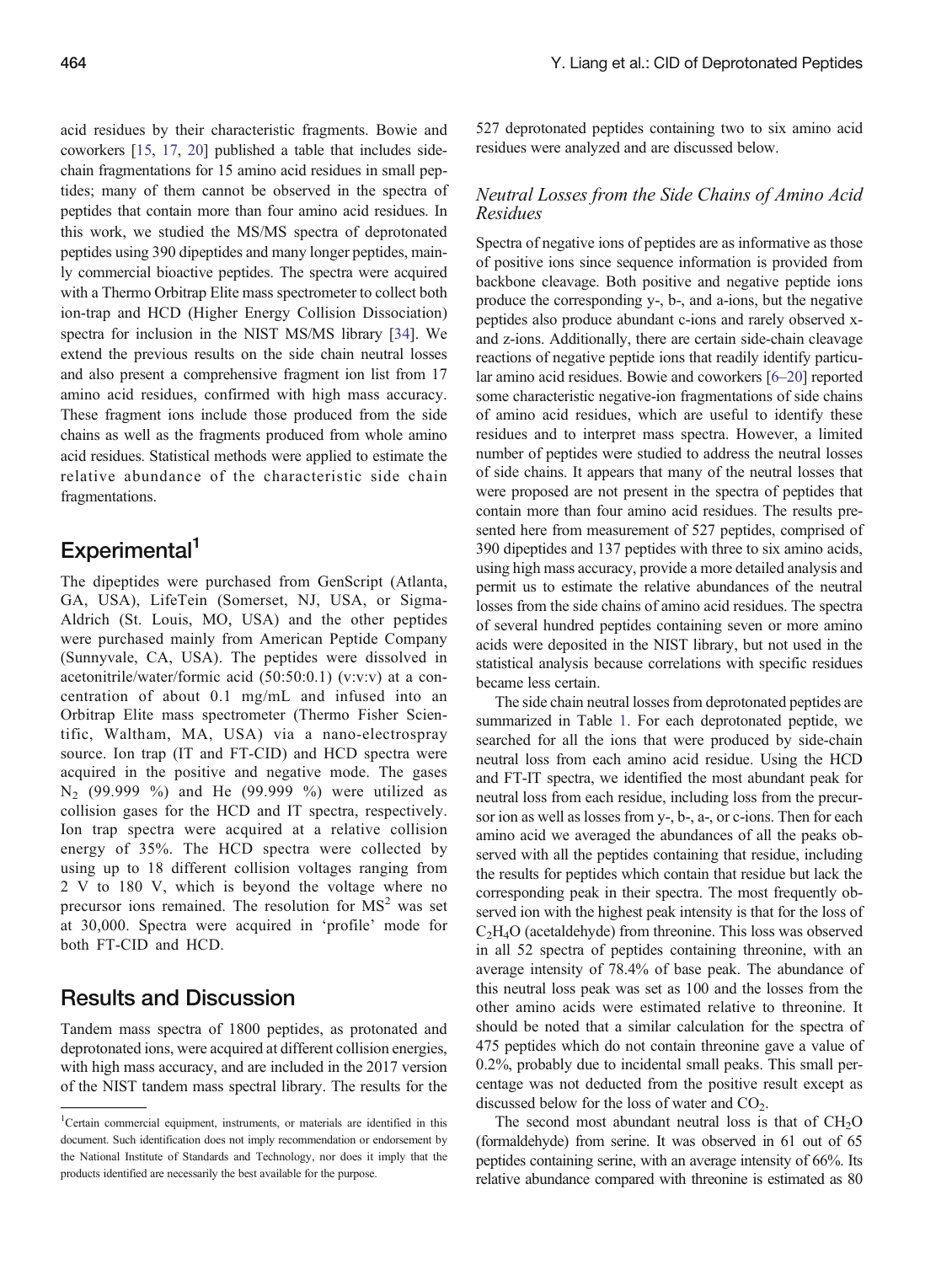<span id="page-2-0"></span>Table 1. Neutral Losses from Side Chains of Amino Acid Residues in the Tandem Mass Spectra of Deprotonated Peptides and Their Estimated Relative Abundances

| Amino acid<br>residue | Neutral loss<br>formula        | Neutral<br>loss mass | Number of peptides<br>containing aa | Relative<br>abundance |
|-----------------------|--------------------------------|----------------------|-------------------------------------|-----------------------|
| T                     | $C_2H_4O$                      | 44.02621             | 52                                  | 100                   |
| S                     | CH <sub>2</sub> O              | 30.01056             | 65                                  | 80                    |
| E                     | $H_2O$                         | 18.01056             | 54                                  | 70                    |
| D                     | H <sub>2</sub> O               | 18.01056             | 69                                  | 60                    |
| W                     | $C_9H_7N$                      | 129.05785            | 51                                  | 60                    |
| R                     | CH <sub>2</sub> N <sub>2</sub> | 42.0218              | 94                                  | 60                    |
| $\mathcal{C}$         | H <sub>2</sub> S               | 33.98772             | 41                                  | 54                    |
| М                     | $CH_4S$                        | 48.00337             | 50                                  | 27                    |
| Y                     | $C_7H_6O$                      | 106.04186            | 70                                  | 20                    |
| E                     | CO <sub>2</sub>                | 43.98983             | 54                                  | 16                    |
| $\mathsf{C}$          | CH <sub>2</sub> S              | 45.98772             | 41                                  | 7                     |
| Н                     | $C_4H_4N_2$                    | 80.03745             | 51                                  | 6                     |
| F                     | $C_7H_8$                       | 92.0626              | 74                                  | 3                     |
| D                     | CO <sub>2</sub>                | 43.98983             | 69                                  | $\overline{c}$        |
| M                     | $C_3H_6S$                      | 74.01902             | 50                                  | 0.4                   |
| М                     | $C_2H_6S$                      | 62.01902             | 50                                  | 0.1                   |
| P, V, L, I            | $C_2H_4$                       | 28.0313              |                                     | $\leq 0.5$            |
| P, V, L, I            | $C_3H_6$                       | 42.04695             |                                     | ${}_{0.5}$            |
| L, I                  | $C_4H_8$                       | 56.0626              |                                     | ${}_{\leq 0.5}$       |
| M(O)                  | CH <sub>3</sub>                | 15.02348             | 10                                  | 70                    |
| M(O)                  | CH <sub>3</sub> SOH            | 63.99829             | 10                                  | 70                    |
| M(O)                  | $C_3H_7OS$                     | 91.02176             | 10                                  | 55                    |
| M(O)                  | $C_2H_6OS$                     | 78.01394             | 10                                  | $\overline{c}$        |

(Table 1). Other neutral losses listed in Table 1 occur with specific amino acids and their abundances were estimated from peptides containing the specific residue. Tryptophan loses the whole indolylmethyl side chain but arginine loses only the tail end of the side chain,  $CH<sub>2</sub>N<sub>2</sub>$ , with the same relative abundance, 60. Tyrosine, histidine, and phenylalanine lose the whole side chain with decreasing relative abundances, 20, 6, and 3, respectively. It is noted, however, that phenylalanine loses  $C_6H_5CH_3$ whereas tyrosine loses an oxidized form,  $CH_2 = C_6H_4 = O$ . Histidine also loses an oxidized form of its side chain.

Loss of  $H_2O$  and  $CO_2$ , which take place from the side chains of aspartic and glutamic acids, also occur from the terminal carboxyl group of many peptides not containing D or E. Therefore, to estimate the abundance of these losses from D and E, we compared their abundances in peptides containing D or E with those in peptides containing neither D nor E. Loss of water was found to be five to seven times more abundant if the peptide contained D or E, respectively. The relative abundances given for the loss of water in Table 1 were estimated by subtracting the abundance in peptides containing neither D nor E from the values found in peptides containing D or E. A similar comparison for the loss of  $CO<sub>2</sub>$  did not show significant differences between peptides containing D or E, or neither of these residues. Therefore, we examined the loss of a second  $CO<sub>2</sub>$  from the various peptides and found significant abundances only in peptides containing D or E. Table 1 shows that loss of  $CO<sub>2</sub>$  from the side chain of E is eight times more abundant than loss from D. Cysteine also undergoes two neutral losses, an abundant loss of  $H_2S$  and a loss of  $CH_2S$ , which is eight times less abundant. Three losses were detected from methionine: an abundant loss of  $CH_4S$  and losses of  $C_3H_6S$  and  $C_2H_6S$ , which are 70 and 270 times less abundant, respectively.

Losses of alkenes were detected from P, V, I, and L residues but their relative abundances are very low  $(< 0.5$ ). They were observed only at high collision energies after the more favorable dissociations had taken place. Proline appears to lose  $C_2H_4$ from its ring much more abundantly than  $C_3H_6$ . However, V, I, and L appear to lose the whole side chain more abundantly than a smaller alkene.

Oxidized methionine undergoes abundant losses of CH<sub>3</sub>,  $CH<sub>3</sub>SOH$ , or the whole side chain  $C<sub>3</sub>H<sub>7</sub>OS$ , and a very minor loss of  $C_2H_6OS$ . These losses are listed separately in the bottom of Table 1 because they were estimated from the spectra of only 10 dipeptides containing oxidized methionine.

The relative abundances in Table 1 were estimated from the average intensity of the corresponding peaks in all the peptides containing the amino acid residue irrespective of its position within the peptide chain. It was noted, however, that while the neutral losses from the side chains of threonine and serine were independent of the location of the amino acid within the peptide, other losses may be dependent on location. The most pronounced difference was found in dipeptides containing arginine, where the loss of  $CH<sub>2</sub>N<sub>2</sub>$  is about five times more abundant from C-terminal than from N-terminal arginine, and with cysteine, where the loss of  $H_2S$  is at least 10 times more abundant from the N-terminus than from the C-terminus.

By comparison with the neutral losses from the side chains of peptide-negative ions, neutral losses from positive ion side chains are abundant mainly from methionine and arginine. From the spectra of 525 singly protonated peptides containing two to six amino acid residues we found the following neutral losses (relative abundance): from methionine CH<sub>3</sub>SH (53), from arginine  $\text{CH}_2\text{N}_2$  (19), from threonine C<sub>2</sub>H<sub>4</sub>O (8), from serine CH<sub>2</sub>O (8), from cysteine H<sub>2</sub>S (7), from tryptophan  $C_9H_7N$  (2), and from tyrosine  $C_7H_6O$  (1). There is also significant loss of  $H_2O$  from glutamic acid (40) but much less from aspartic acid (6); the latter abundance values were estimated by deducting the abundance of water loss from peptides containing neither E nor D. The losses from serine and threonine are site-specific, as discussed before [[35\]](#page-6-0).

#### Fragment Ions from Amino Acid Residues

Although earlier studies [[7](#page-6-0)–[11](#page-6-0), [15](#page-6-0)–[18,](#page-6-0) [20\]](#page-6-0) on side-chain fragmentation discussed mostly neutral losses, the authors also mentioned two negative ions formed from the side chains:  $C_6H_5CH_2$ <sup>-</sup> from F and  $HOC_6H_4CH_2$ <sup>-</sup> from Y. In the present study we confirm these findings and extend the results to other amino acid residues, such as the formation of  $C_9H_8N^-$  from W or C<sub>4</sub>H<sub>5</sub>N<sub>2</sub><sup>-</sup> from H. Such characteristic ions can be used to identify amino acids within the peptide sequence. Side chainnegative ions may be produced while the amino acid residue is retained within the peptide backbone or after that residue is released following backbone cleavage. After the amino acids are released from the peptide chain as negative ions, they may dissociate further to produce smaller negative ions. In the current measurements, HCD spectra were acquired at various collision energies, including high energies in which the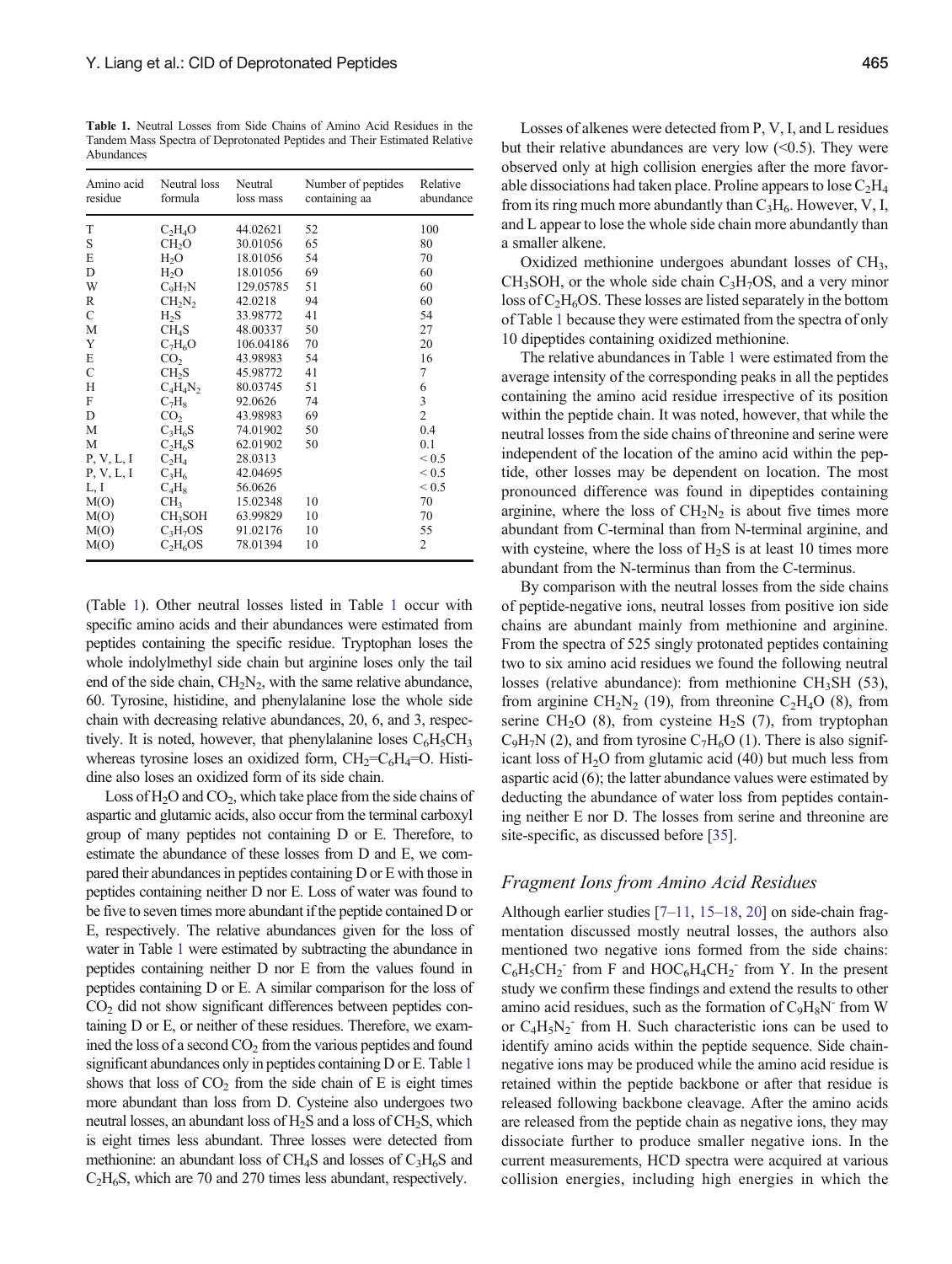<span id="page-3-0"></span>fragmentation of the single residues is observed. It should be pointed out, however, that since deprotonated peptides often form c-ions, and sometimes x-ions, what we consider here to be a single residue often includes an additional NH group from the adjacent residue.

In Table 2 we list the significant negative ions observed from single residues, including those obtained from the side chain alone and those from the whole residue. Fragment ions that are specific to one amino acid and are observed with significant abundance in the spectra of at least 20% of the peptides containing that amino acid are denoted with a bold mass. When the mass value is not bold, that fragment ion is produced either with low abundance or from more than one amino acid and thus is not useful for amino acid identification. No fragment ions are listed for glycine and alanine because all the ions that can be formed from these residues can be formed also from larger amino acids following side-chain losses. Also, no fragment ions are listed for threonine because this residue loses acetaldehyde from the side chain very rapidly, even before peptide bond cleavage, leaving behind a glycine residue. Serine loses its side chain (formaldehyde) slightly more slowly than threonine and thus the c-ion product from serine can be observed, but with very low abundance. It should be noted, however, that an earlier paper [\[36](#page-6-0)] reported the observation of abundant c-ions from deprotonated peptides containing serine and threonine. The difference between those results and our current work is likely due to the difference in collision energy; they used low collision energy CID (SORI-CID) whereas we used higher energy collision dissociation (HCD).

The last column in Table 2 points out the relation between the observed fragment ion and the precursor amino acid (aa). In most cases this is indicated by showing the aa losing a proton and then losing identifiable neutral species such as  $H_2O$ ,  $NH_3$ , or  $CO<sub>2</sub>$ . When the fragment ion is produced from a c-ion product, the relation is indicated by "aa –  $OH + NH_2 - H$ ". An example of an ion derived from a c-ion, i.e., from a residue with an added NH<sub>2</sub> group, is the fragment ion at  $m/z$  119.0285 from cysteine, which corresponds to the formula  $NH<sub>2</sub>CH(CH<sub>2</sub>S<sup>-</sup>)CONH<sub>2</sub>$ . This ion is not observed when cysteine is in the C-terminal position in the peptide, except when the peptide is amidated, but it can be formed from cysteine at any other position.

Table 2 shows that several amino acids have multiple characteristic negative ions. For example, the following ions are derived from histidine (Scheme [1\)](#page-4-0). These nine ions are observed in significant abundance and are characteristic of histidine only. Their abundances vary with peptide composition and with collision energy. For example, the peak of the fragment ion  $C_4H_5N_2^-$  at  $m/z$  81.0458 is observed in the spectra of all dipeptides containing histidine with intensity >5%, 86% of the spectra exhibit the peak with intensity >25%, and 68% of the spectra show intensity >50%. The abundance of this peak in the spectra of peptides containing histidine decreases as the peptide length increases, clearly due to competing pathways. For example, the peak is exhibited with intensity  $>5\%$  by 100%

|  |  |  |  |  |  | Table 2. Amino Acid Fragment Ions from Deprotonated Peptides |  |
|--|--|--|--|--|--|--------------------------------------------------------------|--|
|--|--|--|--|--|--|--------------------------------------------------------------|--|

Am resid

| Amino acid                                          | Fragment ion         | Formula                          | Relation to amino acid                                                   |
|-----------------------------------------------------|----------------------|----------------------------------|--------------------------------------------------------------------------|
| residue                                             | ${\rm mass}^{\rm a}$ |                                  | $(aa)^b$                                                                 |
|                                                     |                      |                                  |                                                                          |
|                                                     |                      |                                  |                                                                          |
| C                                                   | 119.02846            | $C_3H_7N_2OS$                    | [aa-OH+NH <sub>2</sub> -H]-*                                             |
| D                                                   | 71.01385             | $C_3H_3O_2$                      | [aa-H-NH <sub>3</sub> -CO <sub>2</sub> ]-                                |
| D                                                   | 96.0091              | $C_4H_2NO_2$                     | [aa-H-2 $H_2O$ ]-                                                        |
| D                                                   | 113.03565            | $C_4H_5N_2O_2$                   | [aa-OH+NH <sub>2</sub> -H-H <sub>2</sub> O]-*                            |
| D                                                   | 115.00368            | $C_4H_3O_4$                      | [aa-H-N $H_3$ ]-                                                         |
| E                                                   | 82.02984             | C <sub>4</sub> H <sub>4</sub> NO | [aa-H-H <sub>2</sub> O-CO <sub>2</sub> -H <sub>2</sub> ]-                |
| E                                                   | 84.04549             | $C_4H_6NO$                       | [aa-H-H <sub>2</sub> O-CO <sub>2</sub> ]-                                |
| E                                                   | 101.07204            | $C_4H_9N_2O$                     | [aa-OH+NH <sub>2</sub> -H-CO <sub>2</sub> ]-*                            |
| E                                                   | 102.05605            | $C_4H_8NO_2$                     | [aa-H- $CO2$ ]-                                                          |
| E                                                   | 109.04074            | $C_5H_5N_2O$                     | [aa-OH+NH <sub>2</sub> -H-2H <sub>2</sub> O]-*                           |
| E                                                   | 128.03532            | $C_5H_6NO_3$                     | [aa-H-H <sub>2</sub> O]-                                                 |
| F                                                   | 91.05532             | $C_7H_7$                         | [aa-H-C <sub>2</sub> H <sub>3</sub> NO <sub>2</sub> ]-                   |
| F                                                   | 103.05532            | $C_8H_7$                         | [aa-H-NH <sub>3</sub> -CO <sub>2</sub> ]-                                |
| F                                                   | 118.06622            | $C_8H_8N$                        | [aa-H-CH <sub>2</sub> O <sub>2</sub> ]-                                  |
| F                                                   | 146.06114            | $C_9H_8NO$                       | [aa-H-H <sub>2</sub> O]-                                                 |
|                                                     |                      |                                  |                                                                          |
| F                                                   | 163.08769            | $C_9H_{11}N_2O$                  | [aa-OH+NH <sub>2</sub> -H]-*                                             |
| Н                                                   | 67.03017             | $C_3H_3N_2$                      | [aa-H-C <sub>3</sub> H <sub>5</sub> NO <sub>2</sub> ]-                   |
| Η                                                   | 80.038               | $C_4H_4N_2$                      | [aa-H-C <sub>2</sub> H <sub>4</sub> NO <sub>2</sub> ]-                   |
| Н                                                   | 81.04582             | $C_4H_5N_2$                      | [aa-H-C <sub>2</sub> H <sub>3</sub> NO <sub>2</sub> ]-                   |
| Н                                                   | 93.04582             | $C_5H_5N_2$                      | [aa-H-NH <sub>3</sub> -CO <sub>2</sub> ]-                                |
| Н                                                   | 108.05672            | $C_{5}H_{6}N_{3}$                | [aa-H-CH <sub>2</sub> O <sub>2</sub> ]-                                  |
| Н                                                   | 110.07237            | $C_5H_8N_3$                      | [aa-H-CO <sub>2</sub> ]-                                                 |
| Н                                                   | 118.04107            | $C_6H_4N_3$                      | [aa-H-2 $H_2O$ ]-                                                        |
| Н                                                   | 136.05164            | $C_6H_6N_3O$                     | [aa-H-H <sub>2</sub> O]-                                                 |
| Η                                                   | 153.07818            | $C_6H_9N_4O$                     | [aa-OH+NH <sub>2</sub> -H]-*                                             |
| I                                                   | 82.06622             | $\rm{C_5H_8N}$                   | [aa-H-CH <sub>2</sub> O <sub>2</sub> -H2]-                               |
| I                                                   | 112.07679            | $\rm{C_6H_{10}NO}$               | [aa-H-H <sub>2</sub> O]-                                                 |
| I                                                   | 129.10334            | $C_6H_{13}N_2O$                  | [aa-OH+NH <sub>2</sub> -H]-*                                             |
| K                                                   | 97.07712             | $C_5H_9N_2$                      | [aa-H-CH <sub>2</sub> O <sub>2</sub> -H <sub>2</sub> ]-                  |
| K                                                   | 99.09277             | $C_5H_{11}N_2$                   | [aa-H-C $H_2O_2$ ]-                                                      |
| K                                                   | 144.11424            |                                  |                                                                          |
|                                                     |                      | $C_6H_{14}N_3O$                  | [aa-OH+NH <sub>2</sub> -H]-*                                             |
| L                                                   | 82.06622             | $\rm{C_5H_8N}$                   | [aa-H-CH <sub>2</sub> O <sub>2</sub> -H <sub>2</sub> ]-                  |
| L                                                   | 112.07679            | $\rm{C_6H_{10}NO}$               | [aa-H-H <sub>2</sub> O]-                                                 |
| L                                                   | 129.10334            | $C_6H_{13}N_2O$                  | [aa-OH+NH <sub>2</sub> -H]-*                                             |
| М                                                   | 100.0404             | $C_4H_6NO_2$                     | [aa-H-CH <sub>3</sub> SH]-                                               |
| Μ                                                   | 147.05976            | $C_5H_{11}N_2OS$                 | [aa-OH+NH <sub>2</sub> -H]-*                                             |
| N                                                   | 95.02509             | $C_4H_3N_2O$                     | [aa-H-2 $H_2O$ ]-                                                        |
| Ν                                                   | 96.0091              | $C_4H_2NO_2$                     | [aa-H-NH <sub>3</sub> -H <sub>2</sub> O]-                                |
| N                                                   | 98.02475             | $C_4H_4NO_2$                     | [aa-H-NH <sub>3</sub> -O]-                                               |
| Ν                                                   | 113.03565            | $C_4H_5N_2O_2$                   | [aa-H-H <sub>2</sub> O]-                                                 |
| N                                                   | 114.01967            | $C_4H_4NO_3$                     | [aa-H-N $H_3$ ]-                                                         |
| Ν                                                   | 130.0622             | $C_4H_8N_3O_2$                   | [aa-OH+NH <sub>2</sub> -H]-*                                             |
| P                                                   | 96.04549             | $C_5H_6NO$                       | [aa-H-H <sub>2</sub> O]-                                                 |
| P                                                   | 113.07204            | $C_5H_9N_2O$                     | [aa-OH+NH <sub>2</sub> -H]-*                                             |
| Q                                                   | 82.02984             | $C_4H_4NO$                       | [aa-H-NH <sub>3</sub> -CO <sub>2</sub> -H <sub>2</sub> ]-                |
| Q                                                   | 84.04549             | $C_4H_6NO$                       | [aa-H-NH <sub>3</sub> -CO <sub>2</sub> ]-                                |
| Q                                                   | 101.07204            | $C_4H_9N_2O$                     | [aa-H-CO <sub>2</sub> ]-                                                 |
| Q                                                   | 109.04074            | $C_5H_5N_2O$                     | [aa-H-2 $H2O$ ]-                                                         |
|                                                     | 127.0513             | $C_5H_7N_2O_2$                   | [aa-H-H <sub>2</sub> O]-                                                 |
| $\begin{matrix} \tilde{Q} \ \tilde{Q} \end{matrix}$ | 128.03532            | $C_5H_6NO_3$                     | [aa-H-N $H_3$ ]-                                                         |
| Q                                                   | 145.06187            | $C_5H_9N_2O_3$                   | [aa-H]-                                                                  |
| R                                                   | 58.04107             | $CH_4N_3$                        | [aa-H-C <sub>5</sub> H <sub>9</sub> NO <sub>2</sub> ]-                   |
|                                                     |                      |                                  |                                                                          |
| R                                                   | 112.08802            | $C_5H_{10}N_3$                   | [aa-H-NH <sub>3</sub> -CO <sub>2</sub> ]-                                |
| R                                                   | 130.09859            | $C_5H_{12}N_3O$                  | [aa-OH+NH <sub>2</sub> -H-CH <sub>2</sub> N <sub>2</sub> ]-*             |
| R                                                   | 131.0826             | $C_5H_{11}N_2O_2$                | [aa-H-CH <sub>2</sub> N <sub>2</sub> ]-                                  |
| R                                                   | 155.09383            | $C_6H_{11}N_4O$                  | [aa-H-H <sub>2</sub> O]-                                                 |
| R                                                   | 156.07785            | $C_6H_{10}N_3O_2$                | [aa-H-N $H_3$ ]-                                                         |
| R                                                   | 172.12038            | $C_6H_{14}N_5O$                  | [aa-OH+NH <sub>2</sub> -H]-*                                             |
| S                                                   | 103.0513             | $C_3H_7N_2O_2$                   | [aa-OH+NH <sub>2</sub> -H]-*                                             |
| V                                                   | 115.08769            | $C_5H_{11}N_2O$                  | [aa-OH+NH <sub>2</sub> -H]-*                                             |
| W                                                   | 116.05057            | $C_8H_6N$                        | [aa-H-C <sub>3</sub> H <sub>5</sub> NO <sub>2</sub> ]-                   |
| W                                                   | 130.06622            | $C_9H_8N$                        | [aa-H-C <sub>2</sub> H <sub>3</sub> NO <sub>2</sub> ]-                   |
| W                                                   | 142.06622            | $\rm C_{10}H_8N$                 | [aa-H-NH <sub>3</sub> -CO <sub>2</sub> ]-                                |
| W                                                   | 159.09277            | $C_{10}H_{11}N_2$                | [aa-H-CO <sub>2</sub> ]-                                                 |
| W                                                   | 186.05605            | $C_{11}H_8NO_2$                  | [aa-H-N $H_3$ ]-                                                         |
| W                                                   | 202.09859            | $C_{11}H_{12}N_3O$               | [aa-OH+NH <sub>2</sub> -H]-*                                             |
| Y                                                   | 93.03459             | $C_6H_5O$                        | [aa-H-NH <sub>3</sub> -CO <sub>2</sub> -C <sub>2</sub> H <sub>2</sub> ]- |
| Y                                                   | 106.04241            | $C_7H_6O$                        | [aa-H-NH <sub>3</sub> -CO <sub>2</sub> -CH]-                             |
|                                                     |                      |                                  |                                                                          |
| Y                                                   | 107.05024            | $C_7H_7O$                        | [aa-H-NH <sub>3</sub> -C <sub>2</sub> O <sub>2</sub> ]-                  |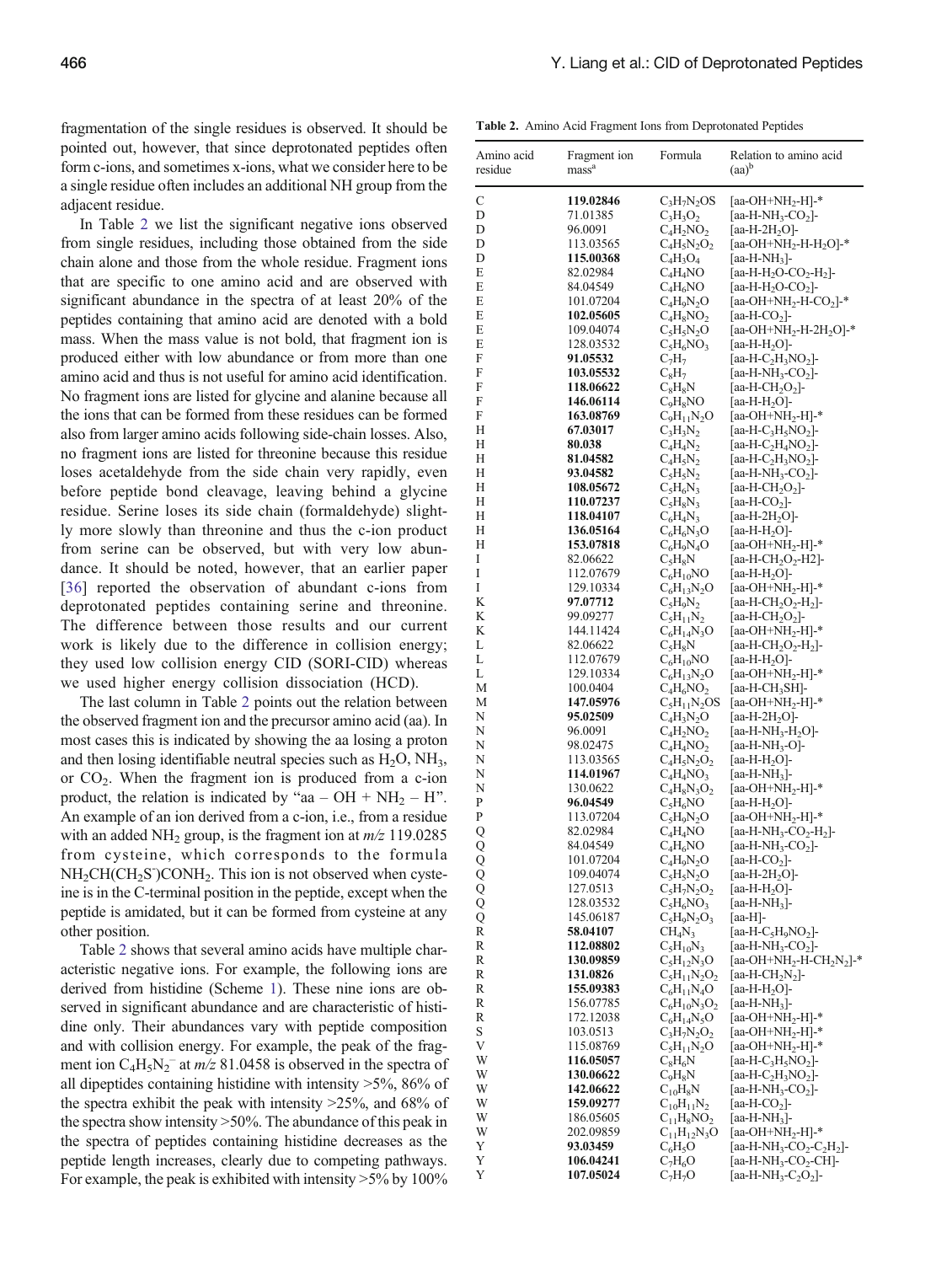<span id="page-4-0"></span>Table 2. (continued)

| Amino acid                 | Fragment ion                                                                           | Formula                                                                                                    | Relation to amino acid                                                                                                                                                                                                  |
|----------------------------|----------------------------------------------------------------------------------------|------------------------------------------------------------------------------------------------------------|-------------------------------------------------------------------------------------------------------------------------------------------------------------------------------------------------------------------------|
| residue                    | mass <sup>a</sup>                                                                      |                                                                                                            | $(aa)^b$                                                                                                                                                                                                                |
| Y<br>Y<br>Y<br>Y<br>Y<br>Y | 119.05024<br>133.05331<br>134.06114<br>136.07679<br>162.05605<br>163.04007<br>179.0826 | $C_8H_7O$<br>$C_8H_7NO$<br>$C_8H_8NO$<br>$C_8H_{10}NO$<br>$C_9H_8NO_2$<br>$C_9H_7O_3$<br>$C_9H_{11}N_2O_2$ | [aa-H-NH <sub>3</sub> -CO <sub>2</sub> ]-<br>[aa-H-C $H_3O_2$ ]-<br>[aa-H-CH <sub>2</sub> O <sub>2</sub> ]-<br>[aa-H-CO <sub>2</sub> ]-<br>[aa-H-H <sub>2</sub> O]-<br>[aa-H-N $H_3$ ]-<br>[aa-OH+NH <sub>2</sub> -H]-* |

a The more abundant ions are indicated in bold characters

<sup>b</sup>Fragment ions formed by neutral loss from a c-ion are indicated with a \*

of dipeptides, but only by 70% of peptides with three to six residues, by 54% of peptides with seven to egit residues, and by  $\leq$ 1% of the peptides with eight to 15 residues. Thus, the fragment ion peak at  $m/z$  81.0458 can be used to identify histidine in peptides with less than eight amino acids. All nine ions shown above are good candidates for identifying histidine in peptides. Identification with multiple characteristic negative ions formed from a single amino acid provides greater confidence.

In parallel with histidine, phenylalanine produces five characteristic fragment ions with significant abundance, which are not observed with peptides not containing F. Similarly, tyrosine produces 10 characteristic fragment ions, not observed in the absence of Y, and eight of them appear with significant abundance. Tryptophan produces six characteristic fragment ions, four of which with significant abundance. Arginine may produce eight fragment ions, but three of them appear with low abundance or are formed from other residues. Proline produces two fragment ions but only one of them is characteristic and can be used to identify proline. The characteristic ion from proline is  $C_5H_6NO^-$  with  $m/z$  96.0455. However, this peak must be measured with high mass accuracy to distinguish it from a



Scheme 1. Proposed structures for negative fragment ions from histidine

peak at  $m/z$  96.0091 of the ion  $C_4H_2NO_2$ <sup>-</sup> formed from D or N. Other amino acids have only one characteristic fragment ion but some amino acids have none, such as glutamine. Seven fragment ions are listed in Table [2](#page-3-0) for glutamine, but none of them are useful for identification because they can be produced also from glutamic acid, although sometimes with lower abundance (and thus not listed under glutamic acid). On the other hand, glutamic acid produces one characteristic fragment ion that is not observed from glutamine.

#### Comparison to Fragments of Positive Ions

The negatively charged fragment ions produced from deprotonated peptides (Table [2\)](#page-3-0) are mostly different from the positively charged fragment ions produced from protonated peptides. Several authors have discussed "immonium ions" and other single amino acid fragments from protonated peptides [\[37,](#page-6-0) [38](#page-6-0)] and have incorporated them into software for interpretation of tandem mass spectra of peptides, such as Mascot [[39\]](#page-6-0). During our analysis of peptide mass spectra for inclusion in the NIST peptide library, we began by using the list of immonium and other single residue fragment ions from Mascot for annotating the spectra, and then, by manual analysis of specific peptide spectra, we found additional fragment ion candidates for specific amino acid residues. The candidate ions with high mass accuracy were then confirmed by statistical analysis of all the peptides containing the specific residue. Our modified list is presented in Table [3.](#page-5-0) Comparison of Tables [2](#page-3-0) and [3](#page-5-0) shows that 18 fragments appear in positive and negative forms that differ by two protons. All these ions are formally derived from the protonated or deprotonated single residue by loss of the same neutrals (NH<sub>3</sub>, H<sub>2</sub>O, 2H<sub>2</sub>O). In addition, 17 of the fragment ions have the same formula with the negative and positive charge, differing in mass by two electrons only. All the other fragments have unrelated formulas due to differences in fragmentation pathways between positive and negative peptide ions. Even for those cases with the same formulas, the structures of the positive and negative ions may be different because the positive and negative charges are localized at different sites. For example, the immonium ion derived from glutamic acid has the formula  $C_4H_8NO_2$  and the structure  $\Delta H_2=CHCH_2CH_2CO_2H$ , but the observed negative ion fragment with the same formula is more likely to have the structure  $NH_2CH_2CH_2CH_2CO_2$ . Similarly, the fragment from tyrosine with the formula  $C_8H_{10}NO$  has the structure  $+NH_2=CHCH_2C_6H_4OH$  in positive mode but  $NH<sub>2</sub>CH<sub>2</sub>CH<sub>2</sub>C<sub>6</sub>H<sub>4</sub>O-$  in negative mode.

The fragment ion with the formula  $C_6H_7O^+$ , i.e., protonated phenol, is formed from tyrosine by dissociating the phenol group from the side chain along with a proton. The  $C_6H_7O^+$ ion, however, is also found to be formed from protonated peptides containing phenylalanine or tryptophan but no tyrosine. This ion is clearly formed from a phenyl cation, produced from these amino acids, by reaction with water in the collision cell, as reported before for many other aromatic compounds [\[40\]](#page-6-0). In addition, the phenyl cation also reacts with  $N_2$ , present in the collision cell of the Orbitrap, to produce the stable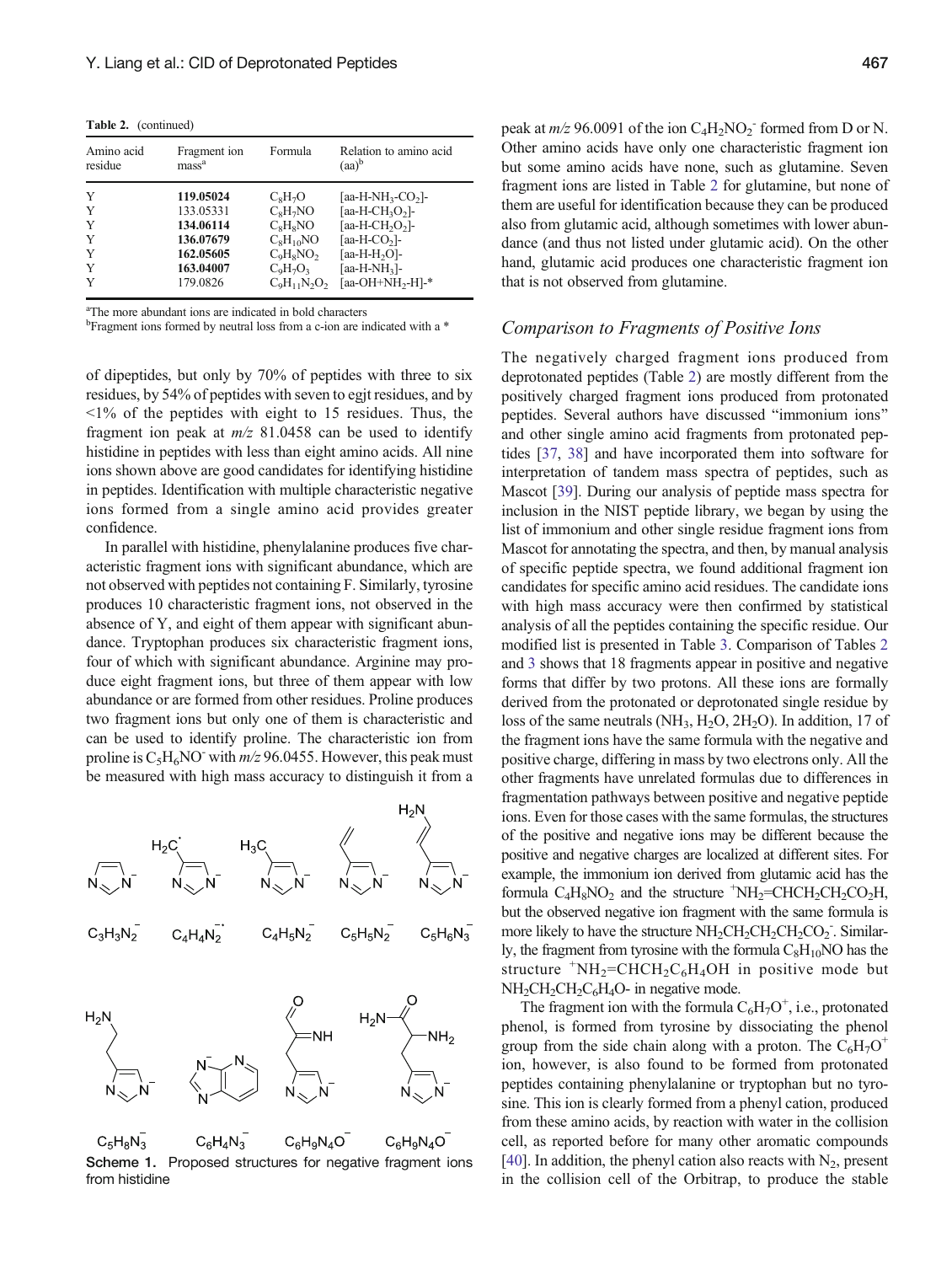<span id="page-5-0"></span>Table 3. Amino Acid Fragment Ions from Protonated Peptides<sup>a</sup>

Table 3. (continued)

|                                  | Amino acid residue Fragment ion mass <sup>b</sup> | Formula                               | Proposed annotation <sup>c</sup> |
|----------------------------------|---------------------------------------------------|---------------------------------------|----------------------------------|
| А                                | 44.04948                                          | $C_2H_6N$                             | ImA                              |
| А                                | 72.04439                                          | $C_3H_6NO$                            | $A-H2O$                          |
| $\mathcal{C}$                    | 76.02155                                          | $C_2H_6NS$                            | ImC                              |
| С<br>С                           | 86.0059<br>104.0165                               | $C_3H_4NS$<br>$C_3H_6NOS$             | $C-2H2O$<br>$C-H2O$              |
| D                                | 70.02874                                          | $C_3H_4NO$                            | $ImD-H2O$                        |
| D                                | 88.0393                                           | $C_3H_6NO_2$                          | ImD                              |
| D                                | 98.02365                                          | $C_4H_4NO_2$                          | $D-2H_2O$                        |
| D                                | 116.0342                                          | $C_4H_6NO_3$                          | $D-H_2O$                         |
| E<br>E                           | 84.04439                                          | $C_4H_6NO$                            | $ImE-H2O$                        |
| E                                | 102.055<br>112.0393                               | $C_4H_8NO_2$<br>$C_5H_6NO_2$          | ImE<br>$E-2H2O$                  |
| E                                | 130.0499                                          | $C_5H_8NO_3$                          | $E-H2O$                          |
| F                                | 77.03858                                          | $C_6H_5$                              | fF                               |
| F                                | 91.05423                                          | $C_7H_7$                              | fF                               |
| F                                | 95.04914                                          | $C_6H_7O$                             | fF                               |
| F<br>F                           | 103.0542<br>105.0447                              | $C_8H_7$<br>$C_6H_5N_2$               | $ImF-NH_3$<br>fF                 |
| F                                | 120.0808                                          | $\rm{C_8H_{10}N}$                     | ImF                              |
| F                                | 130.0651                                          | $C_9H_8N$                             | $F-2H_2O$                        |
| F                                | 148.0757                                          | $C_9H_{10}NO$                         | $F-H2O$                          |
| G                                | 30.03383                                          | $\rm CH_4N$                           | ImG                              |
| Н                                | 81.04472                                          | $C_4H_5N_2$                           | fН                               |
| Н<br>Н                           | 82.05255<br>83.06037                              | $C_4H_6N_2$<br>$C_4H_7N_2$            | $ImH-H2O$<br>fH                  |
| Н                                | 93.04472                                          | $C_5H_5N_2$                           | $ImH-NH3$                        |
| Н                                | 95.06037                                          | $C_5H_7N_2$                           | fH                               |
| Н                                | 110.0713                                          | $C_5H_8N_3$                           | ImH                              |
| Н                                | 120.0556                                          | $C_6H_6N_3$                           | $H-2H_2O$                        |
| Н                                | 121.0396                                          | $C_6H_5N_2O$                          | $H - H2O$                        |
| Н<br>Н                           | 123.0553<br>138.0662                              | $C_6H_7N_2O$<br>$C_6H_8N_3O$          | fH<br>$H - H2O$                  |
| Н                                | 166.0611                                          | $C_7H_8N_3O_2$                        | fH                               |
| I                                | 44.04948                                          | $C_2H_6N$                             | fI                               |
| I                                | 86.09643                                          | $C_5H_{12}N$                          | ImI                              |
| I                                | 96.08078                                          | $\rm{C_6H_{10}N}$                     | $I-2H2O$                         |
| I<br>K                           | 114.0913<br>56.04948                              | $C_6H_{12}NO$<br>$C_3H_6N$            | $I-H2O$<br>fК                    |
| K                                | 70.06513                                          | $C_4H_8N$                             | fК                               |
| K                                | 82.06513                                          | $\rm{C_5H_8N}$                        | fК                               |
| K                                | 84.08078                                          | $C_5H_{10}N$                          | $ImK-NH3$                        |
| K                                | 101.1073                                          | $C_5H_{13}N_2$                        | ImK                              |
| K<br>K                           | 111.0917                                          | $C_6H_{11}N_2$                        | $K-2H_2O$                        |
| K                                | 112.0757<br>129.1022                              | $\rm{C_6H_{10}NO}$<br>$C_6H_{13}N_2O$ | $K-H_2O-NH_3$<br>$K-H2O$         |
| L                                | 44.04948                                          | $\rm{C_2H_6N}$                        | fL                               |
| L                                | 86.09643                                          | $C_5H_{12}N$                          | ImL                              |
| L                                | 96.08078                                          | $C_6H_{10}N$                          | $L-2H_2O$                        |
| L<br>М                           | 114.0913<br>61.01065                              | $C_6H_{12}NO$<br>$C_2H_5S$            | $L-H2O$<br>fM                    |
| M                                | 104.0529                                          | $C_4H_{10}NS$                         | ImM                              |
| М                                | 132.0478                                          | $C_5H_{10}NOS$                        | $M-H2O$                          |
| N                                | 70.02874                                          | $C_3H_4NO$                            | $ImN-NH_3$                       |
| N                                | 87.05529                                          | $C_3H_7N_2O$                          | ImN                              |
| N                                | 97.03964                                          | $C_4H_5N_2O$                          | $N-2H_2O$                        |
| Ν<br>N                           | 98.02365<br>115.0502                              | $C_4H_4NO_2$<br>$C_4H_7N_2O_2$        | $N-H_2O-NH_3$<br>$N-H2O$         |
| P                                | 70.06513                                          | $C_4H_8N$                             | ImP                              |
| P                                | 80.04948                                          | $C_5H_6N$                             | $P-2H_2O$                        |
| P                                | 98.06004                                          | $C_5H_8NO$                            | $P-H2O$                          |
| Q                                | 56.04948                                          | $C_3H_6N$                             | fQ                               |
| $\overline{Q}$                   | 84.04439                                          | $C_4H_6NO$                            | $ImQ-NH_3$                       |
| $\overline{Q}$<br>$\overline{Q}$ | 101.0709<br>111.0553                              | $C_4H_9N_2O$<br>$C_5H_7N_2O$          | ImQ<br>$Q-2H_2O$                 |
| $\tilde{Q}$                      | 112.0393                                          | $C_5H_6NO_2$                          | $Q-H_2O-NH_3$                    |
| ${\bf Q}$                        | 129.0659                                          | $C_5H_9N_2O_2$                        | $Q-H_2O$                         |
| R                                | 60.05562                                          | $CH_6N_3$                             | fR                               |
| R                                | 70.06513                                          | $C_4H_8N$                             | fR                               |
| R<br>R                           | 85.07602<br>87.09167                              | $C_4H_9N_2$<br>$C_4H_{11}N_2$         | fR<br>fR                         |
|                                  |                                                   |                                       |                                  |

| Amino acid residue | Fragment ion mass <sup>b</sup> | Formula            | Proposed annotation <sup>c</sup> |
|--------------------|--------------------------------|--------------------|----------------------------------|
| R                  | 100.0869                       | $C_4H_{10}N_3$     | fR                               |
| R                  | 112.0869                       | $C_{5}H_{10}N_{3}$ | $ImR-NH_3$                       |
| R                  | 113.0709                       | $C_5H_9N_2O$       | fR                               |
| R                  | 115.0866                       | $C_5H_{11}N_2O$    | fR                               |
| R                  | 116.0706                       | $C_5H_{10}NO_2$    | fR                               |
| R                  | 129.1135                       | $C_{5}H_{13}N_{4}$ | ImR                              |
| R                  | 139.0978                       | $C_6H_{11}N_4$     | $R-2H2O$                         |
| R                  | 140.0818                       | $C_6H_{10}N_3O$    | $R-H2O-NH3$                      |
| R                  | 157.1084                       | $C_6H_{13}N_4O$    | $R-H2O$                          |
| S                  | 60.04439                       | $C_2H_6NO$         | ImS                              |
| S                  | 70.02874                       | $C_3H_4NO$         | $S-2H2O$                         |
| S                  | 88.0393                        | $C_3H_6NO_2$       | $S-H2O$                          |
| T                  | 74.06004                       | $C_3H_8NO$         | ImT                              |
| T                  | 84.04439                       | $C_4H_6NO$         | $T-2H2O$                         |
| T                  | 102.055                        | $C_4H_8NO_2$       | $T-H_2O$                         |
| V                  | 41.03858                       | $C_3H_5$           | fV                               |
| V                  | 55.05423                       | $C_4H_7$           | $ImV-NH_3$                       |
| V                  | 72.08078                       | $C_4H_{10}N$       | ImV                              |
| W                  | 77.03858                       | $C_6H_5$           | fW                               |
| W                  | 89.03858                       | $C_7H_5$           | fW                               |
| W                  | 105.0447                       | $C_6H_5N_2$        | fW                               |
| W                  | 115.0542                       | $C_9H_7$           | fW                               |
| W                  | 117.0573                       | $C_8H_7N$          | fW                               |
| W                  | 130.0651                       | $C_9H_8N$          | fW                               |
| W                  | 132.0808                       | $C_9H_{10}N$       | fW                               |
| W                  | 142.0651                       | $C_{10}H_8N$       | $ImW-NH_3$                       |
| W                  | 144.0808                       | $C_{10}H_{10}N$    | fW                               |
| W                  | 146.06                         | $C_9H_8NO$         | fW                               |
| W                  | 159.0917                       | $C_{10}H_{11}N_2$  | ImW                              |
| W                  | 169.076                        | $C_{11}H_9N_2$     | $W-2H2O$                         |
| W                  | 170.06                         | $C_{11}H_8NO$      | $W-H_2O-NH_3$                    |
| W                  | 187.0866                       | $C_{11}H_{11}N_2O$ | $W-H2O$                          |
| W                  | 188.0706                       | $C_{11}H_{10}NO_2$ | $W-NH_3$                         |
| Y                  | 77.03858                       | $C_6H_5$           | fY                               |
| Y                  | 91.05423                       | $C_7H_7$           | fY                               |
| Y                  | 95.04914                       | $C_6H_7O$          | fY                               |
| Y                  | 105.0447                       | $C_6H_5N_2$        | fY                               |
| Y                  | 107.0491                       | $C_7H_7O$          | fY                               |
| Y                  | 119.0491                       | $C_8H_7O$          | $ImY-NH_3$                       |
| Y                  | 136.0757                       | $C_8H_{10}NO$      | ImY                              |
| Y                  | 146.06                         | $C_9H_8NO$         | $Y-2H2O$                         |
| Y                  | 164.0706                       | $C_9H_{10}NO_2$    | $Y-H2O$                          |

<sup>a</sup>High-accuracy tandem mass spectra of about 1800 peptides were analyzed to derive a modified list of immonium ions and other fragment ions from single

amino acid residues b The more abundant ions are indicated in bold characters and the ions that were absent in the Mascot list are indicated in italics

<sup>c</sup>The following abbreviations are proposed for annotating the peaks of fragment ions produced from single amino acid residues: ImX = immonium ion of amino acid X; X-H<sub>2</sub>O = amino acid X + H – H<sub>2</sub>O (similarly for X-NH<sub>3</sub>, X-2H<sub>2</sub>O, etc.);  $fX =$  fragment ion from amino acid  $X$  (not easily annotated with simple neutral loss)

phenyldiazonium cation,  $C_6H_5N_2^+$ . This ion is also observed to be formed from phenylalanine, tyrosine, and tryptophan, and was reported before for many other compounds [[41\]](#page-6-0). This reaction with  $N_2$  is specific to positive ions and is not observed with negative ions. The reaction with water is observed mainly with positive ions and rarely with negative ions.

## **Conclusions**

Highly specific and abundant neutral losses and negative ion products from many amino acid residues were determined with